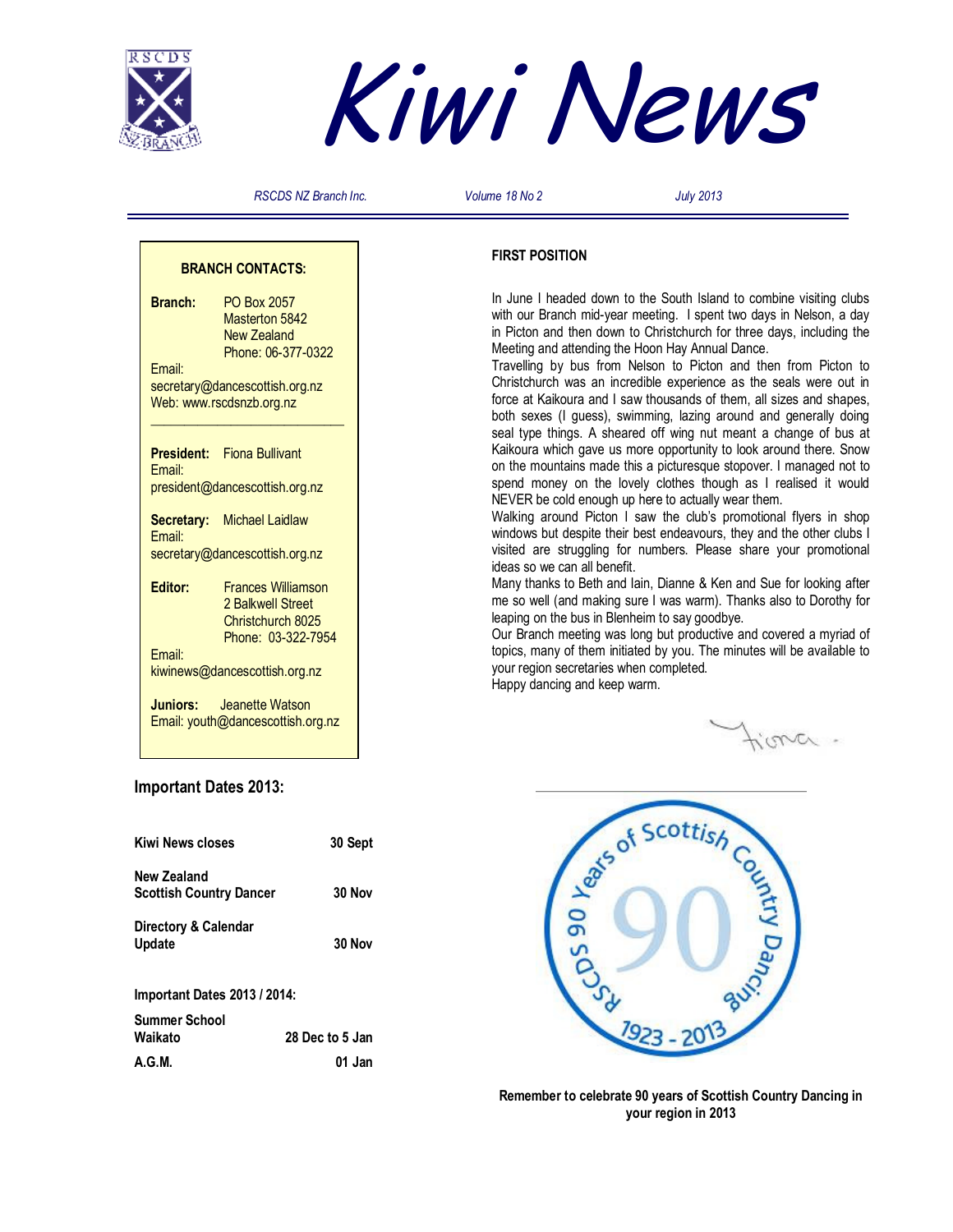#### **REGION NEWS**

#### **Canterbury Region**

#### **Hoon Hay SCD Club**

The Hoon Hay club recently held their annual dance and were delighted to have all the members of the N.Z. Branch Management Committee attend after their mid-year meeting which was held that day in Christchurch. It boosted our numbers as it was another full set on the floor.

### **Rangiora SCD Club**

In May the Rangiora Scottish Country Dance Club celebrated its 40th Anniversary with an evening of dancing at the St John's Church Hall. The MC for the evening was Audrey Mattinson. There were dancers of all ages from 7 to 90, and a wonderful evening was had by all.

The cake was cut by our president, Isobel Lloyd, and our longest dancing Life Member, Maree Jackson. Following this, our president



presented our treasurer, Pat Glassey with life membership for her 25 years of service to the Rangiora SCD Club.

#### **Otago Region**

#### **Ceilidh Club**

Ruth Taylor is now the secretary of the Ceilidh Club. Her email is rumartay@gmail.com and her phone number is 03 466 7647. The Ceilidh Club's annual dance will be held on Saturday 7 September in the Kaikorai Presbyterian Church Hall in Taieri Road.

#### **Alexandra SCD Club**

Our small club meets on Wednesday nights; usually with 2 sets, including our six children. We again had an enjoyable Family Ceilidh night combined with the Alexandra Pipe Band to celebrate Scottish week in Roxburgh. In June we had a fun social evening combined with the Alexandra Line dancers, where we taught each other some dances. We were also invited to a Ceilidh in Wanaka which was highly successful. We appreciate our tutor's time and effort in keeping our club going.

#### **Wellington Region**

#### **Ngaio SCD Club**

Nothing stops a Scottish Country Dancer, not even a weather bomb!



Members and friends of the Ngaio SCD Club gathered for the annual mid-winter dinner on Thursday 20 June, just as the weather bomb hit Wellington. Our venue, The Pines, is perched above Houghton Bay on the south coast, the area which bore the brunt of the storm.

With the wind and rain roaring outside, the huge open fire was very welcome as we enjoyed a 3-course buffet meal followed by dancing taken by Philippa Pointon with music by Peter Elmes and Mary McDonald.



however must go to Michael & Elaine Laidlaw who drove over the Rimutaka Hill from Masterton, through waves washing over the Hutt Road, slips, gale force winds and snow!





#### **Johnsonville SCD Club**

Johnsonville SCD has had a great start to 2013 with a well attended beginners' class, resulting in 13 new club members.

Under Rod Downey's tutelage, the club has continued in good shape. Rod is a mathematician as well as a dancer, and when he was called to Japan and then Samoa, guest tutors Melva Waite, Iain Matcham, Philippa Pointon and Ann Oliver took his place. Iain's night of tutoring had the bonus of live music from Lynne Scott, Mary McDonald and Sharlene Penman, while Philippa and Ann brought Peter Elmes with them for a combined Linden-Johnsonville tartan night.

Several Johnsonville dancers attended the RSCDS 90<sup>th</sup> Anniversary Wellington weekend school over June 28 – 30, including five of this year's beginners. Club member Désirée Patterson was on the organising committee.



The "Johnsonville Js", pictured at the ball with club stalwart Elizabeth Ngan. From left: Joan Clayton, Jennifer Timmings, Elizabeth Ngan and John Munro. John is wearing the kilt which belonged to the late Eric Norris, who along with his wife Isla, was a life member of Johnsonville SCD Club.

#### **Waikato/Bay of Plenty Region**

Dancers from around the North Island gathered in Te Puke at Queen's Birthday Weekend for a busy and enjoyable three days. Numbers were down, but despite this every class went ahead with the exception of the junior dancers' class. The children that had enrolled were accommodated in adult classes and this worked well with both adults and children thoroughly enjoying their classes.

All classes except the Social Class, had live music for each session provided by the Balmoral Band members (Iain McKenzie, Anne-Marie Forsyth, and Sharlene Penman) plus Lynne Hudson and Lynne Scott. This, combined with excellent wooden floors in all halls, fantastic teachers and enthusiastic dancers, made for a successful weekend.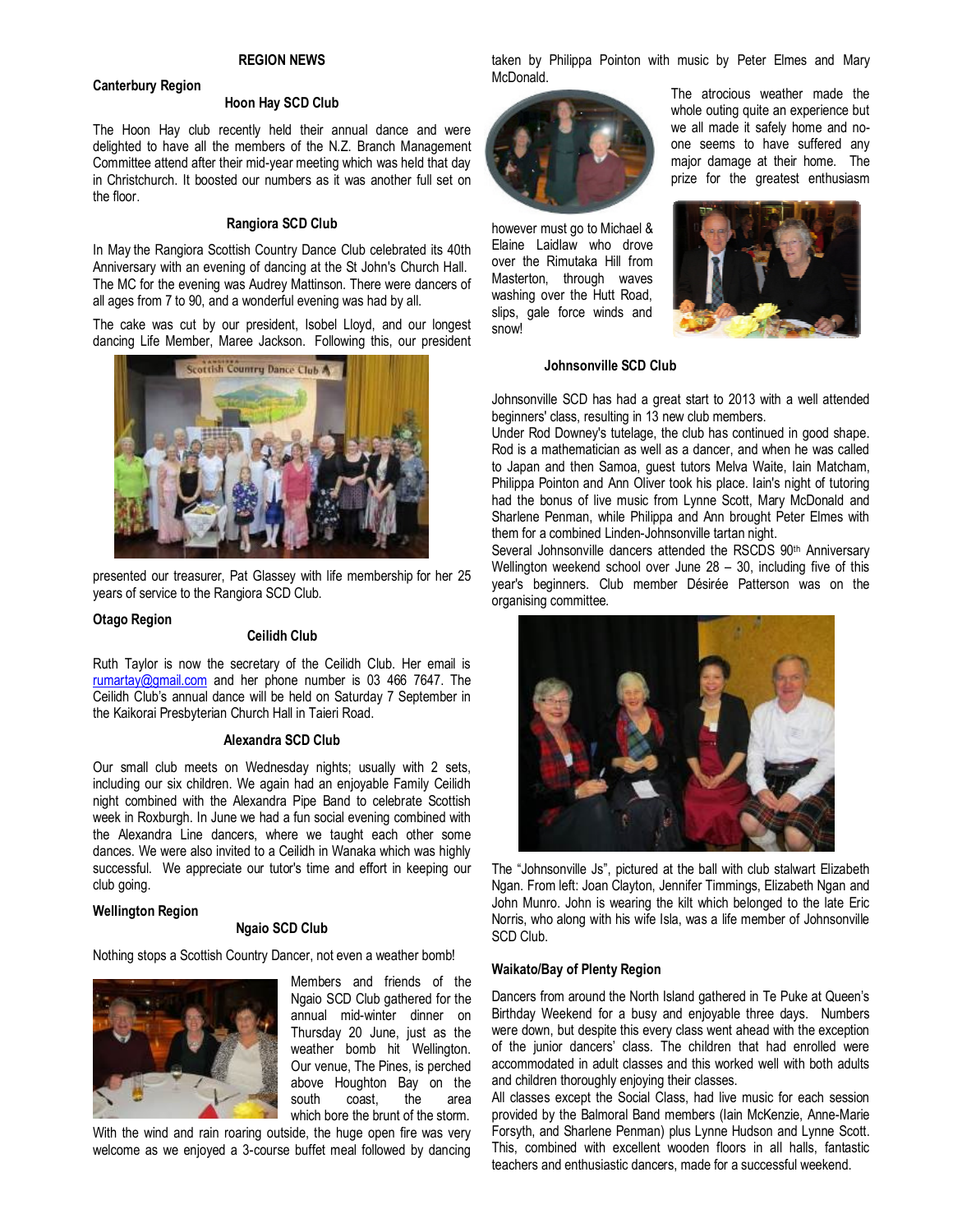All evening functions were well attended with kilts flying at the ball as dancers from Auckland, Wellington and Waikato regions danced to a full programme with great music from the Balmoral Band.



 The Sunday morning optional class for musicians was well attended with musicians from all regions. There was also Square Dancing where dancers had to learn different names for familiar formations and a class for those teachers who wished to learn how to use a musician in their teaching. The highlight of the weekend was the ceilidh *Photograph by A* 

*Patterson, Rotorua* with its shipwreck theme under the control of

Pirate Captain Philip Jamieson, a most hilarious evening with walking the plank threats and other nautical punishments suggested for bad behaviour. The significance of a tiger suit worn by Lynne Scott became evident during the grand parade when she met up with hubby James;

they were "Life of Pi", very clever. Monday morning combined class was well attended with enrolments even coming in on that morning. Some very interesting dances were



*Photograph by M Wilson, Tokoroa*

taught that were just as challenging for the experienced dancers as they were for the newer dancers, but the skill of the tutors had everyone enjoying every moment.

#### **Hauraki-Thames SCD Club**

We started the dancing season with a display for the Thames Heritage Week, then again at the Irish themed gala for St Patrick's Day, (tartan with shamrocks). Both times with audience participation and enjoyed by all. In April we held a successful day school with tutors Yvonne Gray and Nicky Hawkins, instructing 47 people in elementary and intermediate dancing techniques. Despite the predicted heavy rain and thunder, most stayed for an enjoyable evening of dancing.

Club members have travelled to various dances held throughout the Waikato/Bay of Plenty Region as well as more dancing at the Waitakaruru Hall on Tuesday evenings. We have managed to retain a steady number of members with our teacher Glenda Hammond travelling over from Tairua each Thursday. With a "Day of Dance" in June we expect to do more dancing displays.

**Auckland Region** 

**Hosted** by

#### **KNOX SCOTTISH COUNTRY DANCE CLUB**

**CELEBRATE 60 GLORIOUS YEARS** 

**OF SCOTTISH COUNTRY DANCE, FUN & FRIENDSHIP.** 

**ON THE WEEKEND OF MAY 3rd / 4th 2014** 

**We would be very pleased to hear from former members (or even if you weren't actually a member but just had a connection with the Knox Club, Auckland)** 

**Contact the Secretary: Elisabeth Wilson at eew@xtra.co.nz Or by snail mail: 2/8 Blackett Cres. Meadowbank Auckland 1072** 

**to be kept up with our plans & arrangements for this CELEBRATION.** 

# **Auckland Region** Labour Weekend School

**Braemar Club** 



# Friday, 25 October - Monday, 28 October Takapuna Grammar School, Auckland

| Classes:-                          |                                |
|------------------------------------|--------------------------------|
| Elementary                         | Olina Carter, NZ               |
| Intermediate                       | Carol Aitken, Aus              |
| <b>Upper Intermediate/Advanced</b> | Debbie Roxburgh, NZ            |
| <b>Advanced Low Impact</b>         | Francis Walduck, Aus           |
| Very Advanced Technique            | <b>Christine Freeman</b> , Aus |
| Musicians                          | Iain McKenzie, Aus             |

With Music provided by the Balmoral Band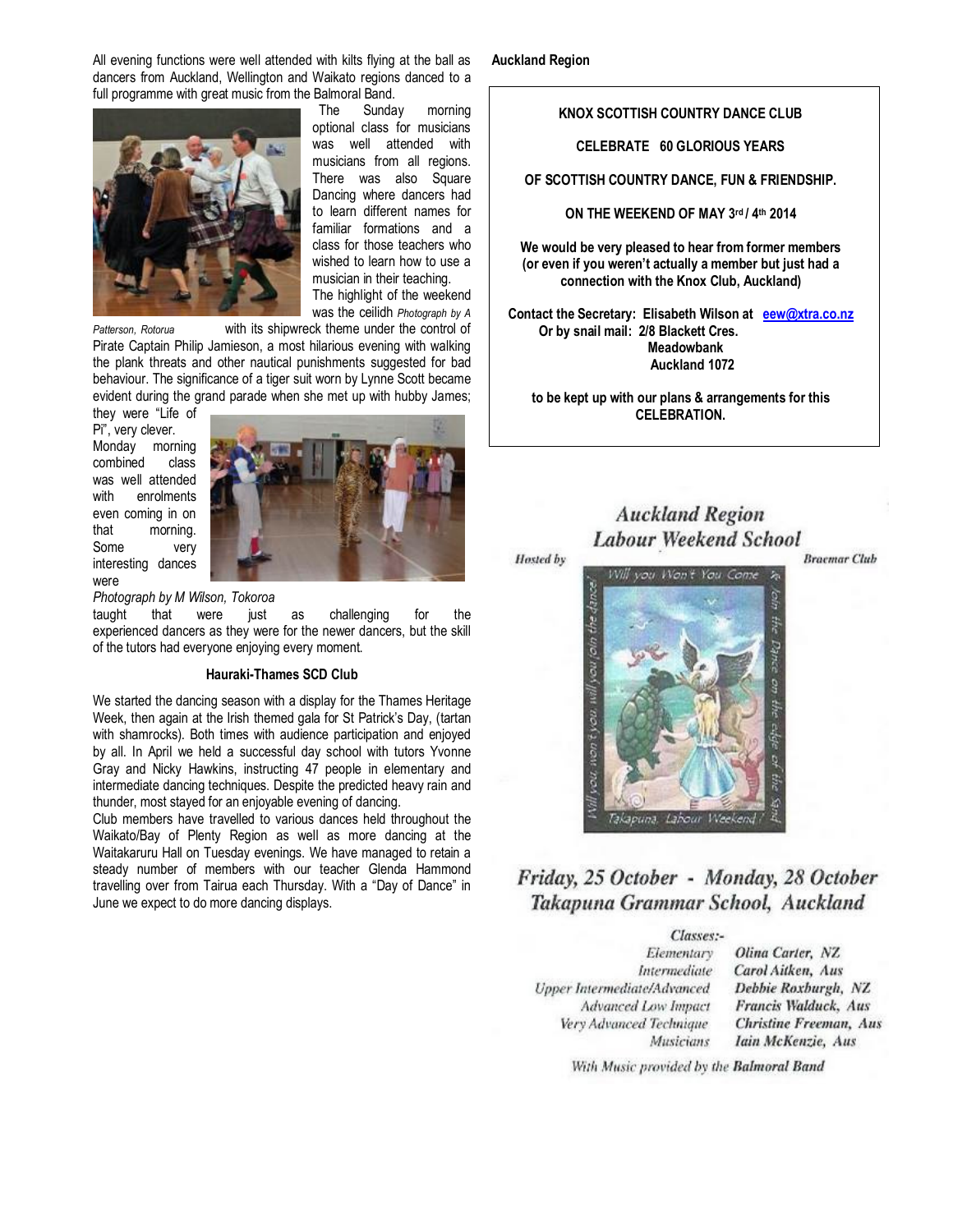**JAMS** 



### **SPRING INTO CHRISTCHURCH JAM CAMP 2013 4-6 OCTOBER**.

(Pas De Baa)



## **ONLY 15 WEEKS TO GO!**

Hey! How many of you are joining us at JAM Camp this year!? It's gonna be a blast! I absolutely love these camps! It's great to catch up with friends you've met around the place; you get awesome teachers, and the dancing is fantastic! The trip we have planned to Antarctica is gonna be heaps of fun, and if you're up to it you can sit your medals while you're there! It's gonna be a fabulous time! If you aren't already coming we really suggest finding a registration form and sending it to us all filled out. We'll be jamming out in Christchurch from the 4th-6th October – that's only 15 weeks away!! Hope to see you all there! -Kerridwen

The JAM Committee also held an afternoon tea dance in the Scottish Society Hall in Christchurch with all the proceeds going to the JAM Camp. It had a mid-winter Christchurch theme and was well attended and everyone not only particularly enjoyed dancing with the children but were very impressed with their dancing. (See photograph on the back page.)

#### **MEMBERSHIP**

At this point in the year we are rapidly approaching the time for membership renewal. This is also a perfect time to be selling the benefits of RSCDS membership to those dancers at your club who are not members YET.

Remember all we need is one new member from each club to help counteract the annual loss due to attrition and our membership numbers will be increasing each year!!

Benefits of RSCDS membership to entice current club members:

- Receiving Kiwi News, RSCDS Dancer and New Zealand Scottish Country Dancer magazines
- Reduced fees for day, weekend and Summer School
- Discounted rates for attending club and region dances

Hannah Roxburgh, Membership Coordinator

## **COMMUNICATION AND PUBLICITY**

#### **Does your club want to attract new members? Then what about using local schools for your promotion?**

Derry Godbert from Kerikeri has shared this strategy that he uses to recruit sailors and that he believes would also work well for Scottish Country Dancing.

First take your publicity material/proposal to local schools and start by talking to the principal (be prepared to be passed on to another staff member, maybe the secretary or PE teacher).

Your aim is that the school promotes your classes in their newsletters, handouts, etc. that are regularly distributed to each household. As Scottish Country Dancing is about fun and fitness, in a sociable, safe environment, it should fit well into the school's acceptable activities.

Derry says that it only takes finding one teacher/staff member who seems a bit keen and it all takes off. Once the school has done it one year, the idea takes hold and it flourishes.

To make it as easy as possible for the school to assist you I recommend that you provide your publicity material in electronic format so that it can easily be inserted into newsletters etc.

This strategy can obviously be used to recruit young people but could be equally successful in attracting new adult members.

## **Facebook**

こくてくくくくくくくくくくくくくくくくくくくくくくくく

Watch out for the New Zealand Branch on Facebook! Our page will be up and running by mid-July and will include posts about branch news and information of interest to dancers. We encourage anyone who likes the page to comment and post about things happening in their area. Later in the year we will be looking for someone to take over the management of the page. Perhaps that could be you?

Debbie Roxburgh Communication & Publicity Co-ordinator

## **NELSON MARLBOROUGH REGION**

invites you to attend their annual

## **ST. ANDREWS DANCE**

 **SATURDAY 30th NOVEMBER 2013** 

 **MASONIC LODGE - NILE STREET - NELSON** 

Live music by **LYNNE SCOTT** and **SHARLENE PENMAN**

Great supper ---- Popular programme

 TICKETS \$25.00 each (Phone - 03 547-3913) Or email - mlge@kinect.co.nz or marglbailey@hotmail.com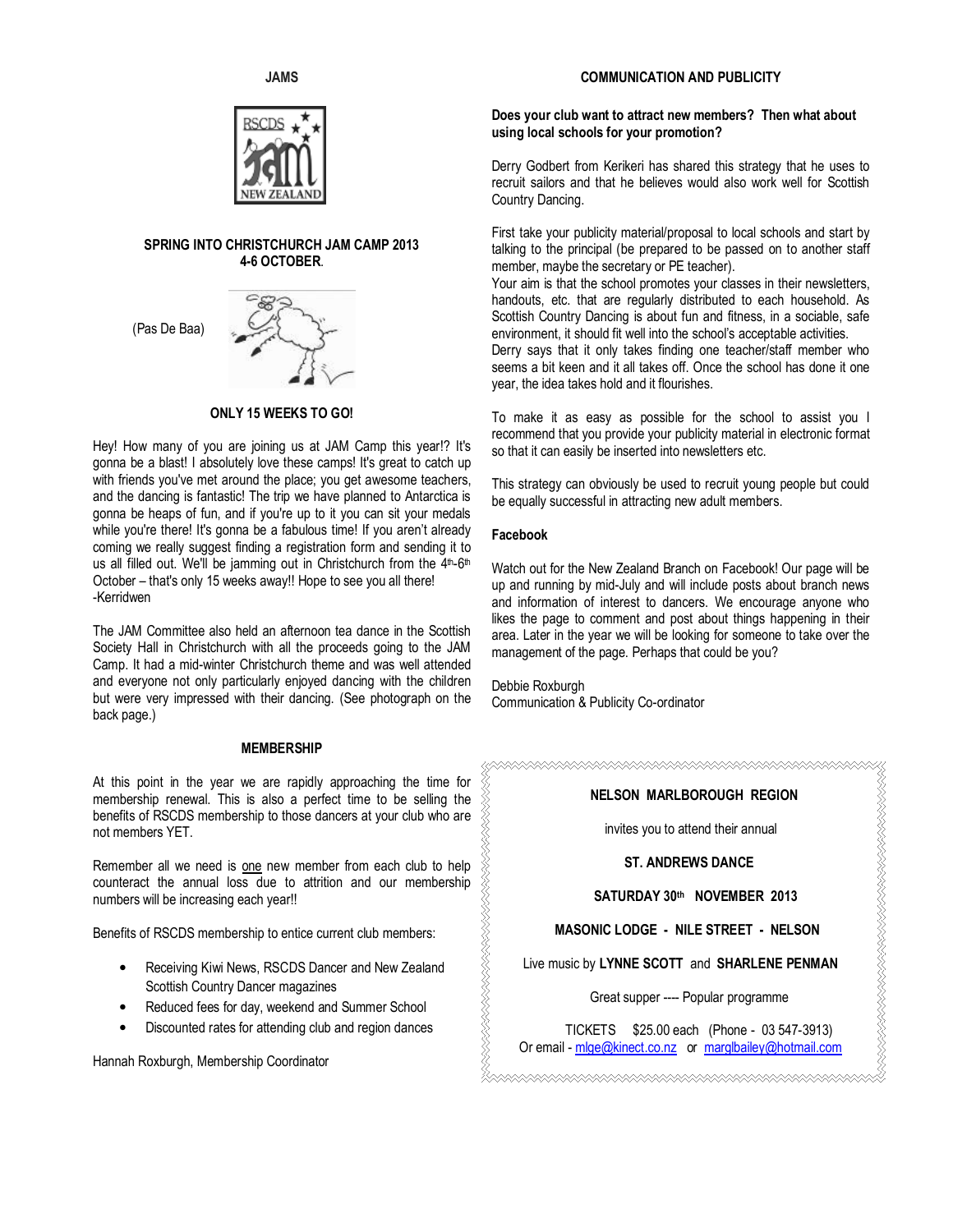#### **THE SHOP KEEPERS**

**Record Shop**  *Dorothy W Wilson,*  P O Box 612, Blenheim 7240 Ph 03 578 3766 Email: recordshop@dancescottish.org.nz



**RSCDS: "Music for Book 47"** Based on the requests received from members, I have sent off my order for the first supplies of this new CD which H.Q. hope will be released in time for the St Andrews S.S. in July, so I might have them by the end of July, but I can never be sure. The timing is, of course, very close to the Record Shop stocktaking and annual balance. I shall endeavour to despatch copies of the CD as soon as I receive this initial order but I would ask that all recipients likewise give **prompt attention to payment** when they receive this CD. I do not want to end the financial year with any unpaid accounts and trading will close down in late August.

This end of year formality is always a nail-biting time for me!

If any who have placed an order know of any reason why outstanding accounts could not be paid by mid August, please let me know.

I shall, of course, be placing orders for further supplies of this new CD once I have sufficient further requests to hand, but these will come into the new 2013-2014 trading year, so please contact me with your name and full address if you wish to purchase a copy and have not yet done anything about it!

**"Just As It Was"** Alasdair Fraser/Muriel Johnstone - Set of 3 CDs for \$55.00 37 tracks in all.

There was a great review of this in the April 2013 issue of the R.S.C.D.S. Members' Magazine. I am not sure whether I can hold the price at \$55 once current stocks have gone – the postage from Britain continues to rise and current mark-up is marginal.

On the same page of reviews, one of "**Dance for Joy Encore!"** recorded by the Reel of Seven and reviewed by our own member, Yvonne Gray.

As with the other recordings reviewed, "**Diamond Jubilee"** and the DVD "**A Salute to Robert H. Mackay"** are all obtainable from your N.Z. Branch Record Shop.

John Laurie reviewed "**Oxford Connections**" in the London Branch of "The Reel" Whilst I am currently out of stock of this package, i.e. book and CD, I can easily order in more supplies if there is sufficient demand. This CD features the Craigellachie Trio – a slightly smaller than usual Craigellachie Band! John gave these three musicians (Ian &

Judith Nuir and Micah Thompson) a great review.

## **STOP PRESS: NEW RELEASE**

Moments in Time CD and Book Package Offer:

Book - 21 dances devised by Elaine Brunken incl. music

CD - 14 tracks by Muriel Johnstone, Keith Smith and Jim Lindsay

#### *Bookshop Bitz*

**News** – Book 47 will be released in July/August this year to celebrate the 90<sup>th</sup> anniversary of the RSCDS. If you would like to pre-order your



copy please send me an email and I will let you know when I receive a supply of them.

Remember that the Bookshop is where you can get your Dancing Books.



Contact Sue Pearson: By email bookshop@dancescottish.org.nz or by snailmail C/- 21 Stafford Street, Wanganui 4501

# **The 'Rose and Thistle' Country Dance Band**



Ray Hyland, Margie O'Connor, Paul Herbert, Trish Henley, Bruce Haswell Photo by Miriam Laidlaw

We would like to thank the Scottish Country Dance Clubs, Teachers, and Region Committees in Auckland, Waikato-Bay of Plenty, and Hawkes Bay Regions for the support that we have had, generously and consistently over the recent few years.

We began life about 6 or 7 years ago playing for Beth Harris's English Country Dancing Club, and at about the same time began to play for Scottish Country Dancing, hence our name ' Rose & Thistle '.

We had our initial training in John Hawthorn's 'Scottish Celtic Music Club' where he had set up extensive music resources, and playing opportunities, and had recruited musicians from Scottish Dancing clubs and Accordion Clubs. As this group we had experience playing for Club Balls, Tartan Nights, Opening and Closing Nights and other events in the Country Dance Clubs; and for the Caledonian Societies and Clan Associations' Dances and Special Dinners.

As individuals, or small groups, we were encouraged by several clubs and their teachers to play for classes, particularly beginner sessions in the early months of the year. Several of us have been fortunate to belong to dancing clubs where there has been opportunity for playing the music, on a regular basis during a normal club night.

Following on from local support, we have attended many Scottish Country Dancing Music Schools, here in New Zealand and at St Andrew's Scotland, at the RSCDS Summer School, at Sonoma in the USA and have benefitted by being tutored by some of the best SCD musicians.

We feel privileged to play the great music that goes hand in hand with the wonderful dancing, and love the partnership that we have with the dancing community, so that we can all enjoy ourselves so much.

Trish Henley, for the 'R&T' Band

#### **Kilt for Sale.**

A McPherson red kilt - waist 90-95cm, length 63cms, is available. This comes with matching tie and sporran. If interested contact:

Frank and Olive Slade on 03 355 3326 Christchurch.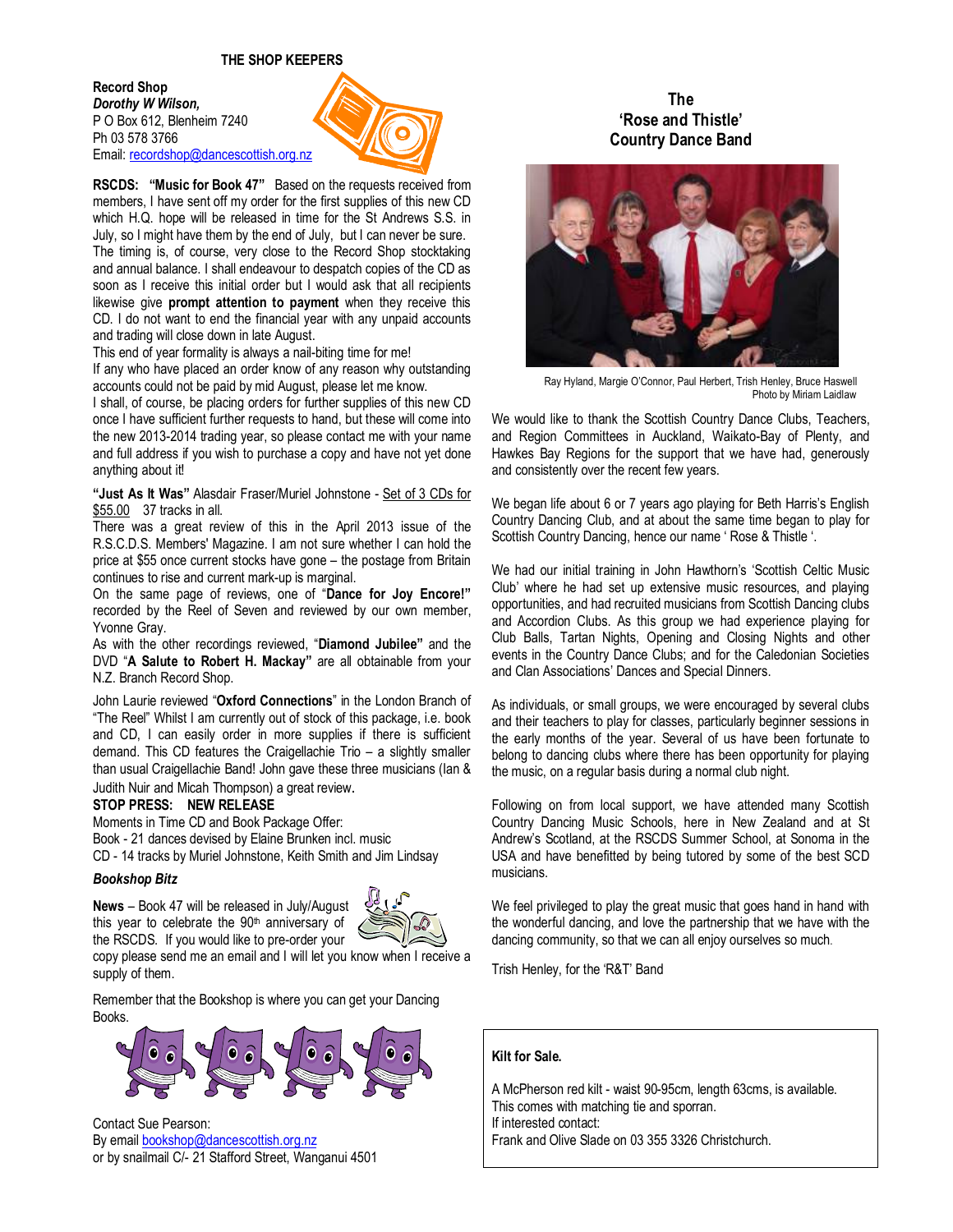#### **NATIONAL TEACHERS' WORKSHOP**

Canada has the Teachers Association of Canada and the UK has the Annual General Meeting at which its teachers can get together, but there has never been such a forum in New Zealand before (except perhaps in the very early days when there were only a handful of teachers).

Wendy Jaeger, the Education and Training Coordinator for the New Zealand Branch (the world's largest) floated the idea that we should have a workshop for our teachers. She wanted a workshop that club teachers could attend regardless of whether they were RSCDS qualified – in recognition of their invaluable contribution to the Society's efforts to preserve and develop Scottish Country Dancing in New Zealand (a thought applauded by several of those we gathered feedback from).

She then set out to find a suitable someone to run this workshop and, according to all the feedback that we asked for from a selected few before the workshop started, she hit the jackpot! For the financial support that the RSCDS gave us (from the ITDF) to bring Helen to Wellington we will be eternally grateful.

Helen Russell arrived in Wellington for a (brilliantly fine and calm!) fiveday visit in late April. She started talking about Scottish Country Dancing, teaching, exercise, the characters she has met, the music and the musicians, and didn't stop till we left her in Wendy's capable hands at the airport on the Sunday.

According to all reports (in addition to much verbal comment that we got) Helen displayed a remarkable ability to make everyone feel that they had something valuable to offer to the group of 47 teachers that she was working with; that, in spite of the huge range of experience that was present at the workshop – from months to decades.

"*We were provided with a very good mixture of theory and practical work and I felt that Helen was not only an excellent teacher but also a great leveller: I don't think anybody needed to feel that they were either out of their league or had wasted their time because it was beneath them. Amazing!*"

We had feedback from teachers who had been.

*"somewhat excited and apprehensive leading up to the weekend"*

as they were,

*"unsure as to exactly what was expected*"

But they need not have been concerned. Again,

*"Helen's open and supportive attitude made the weekend a great success"* 

*"there was really something in every session that I have already used or will use in the future – truly the measure of a successful course!"* 

They also said how great it was to be able to interact with teachers from across the country and across a broad band of experience – even during the lunch breaks (outside in the sun!) there were discussions buzzing along or an interested group surrounding someone demonstrating how their computerised music system worked.

*"We should not under estimate the value of interacting, in person, with the largest gathering of SCD teachers New Zealand has ever seen – exchanging points of view, filing away techniques that others have used to good effect, seeing newer teachers succeed and long-serving*  *teachers make mistakes – from which everyone learned – and making enduring friendships".* 

How many of us have dragged out the *"well-ordered handouts / worksheets"* that Helen provided us with – triggers for further thought about how to approach our Scottish Country Dance Club on Tuesday / Wednesday…?

Everyone agreed that we successfully covered a huge amount of ground during the two and a half days (several talked about reaching brain overload!), but there were topics that people would have liked to have spent more time on - notably how to fix foot faults:

#### *"I would have loved to have had a group or wider discussion on foot faults, and heard how other teachers go about correcting some of the less common faults or those that are entrenched and hard to fix".*

What were the over-riding messages? I hope Helen would agree that one was that it is our responsibility as teachers to make dancing and dances **accessible**. It is not sufficient to tell dancers what we want them to do, it is our challenge to explain (demonstrate, let them feel) **how** it is to be achieved. One of the other messages was *"When someone is talking in the hall, someone should be moving"* – a powerful direction to those of us who limit ourselves to the use of words.

"I liked the way Helen presented each session with practical, theory and discussions interlinked; a great teaching method for all learning types."

Some of the telling "one liners" that came back from the team were:

*"The fact that Helen "modelled" everything that she was recommending as good practice"* 

*"The availability of Peter Elmes for music sessions so that we could actually see and hear what was being talked about i.e. practice not just theory"* 

*"Helen's unfailing diplomacy – I felt that everyone's opinion and input was valued and built on where appropriate"* 

*"The idea that we should enlist the support of our experienced dancers, and get them excited about new dancers – we, as teachers, are largely responsible for the club's culture."* 

*"Helen's preparation and delivery was exemplary, and her sense of humour was, at times, priceless"* 

*"When's the next one?"* 

*(This comment came back from several of the contributors)*

Thoughts about things that might be included next time:

*"It would be good if the bookshop and music shop had a presence at the workshop. Things recommended could then be purchased."* 

*"A session on the use of more modern methods for organising / playing music would be good. What should you look for if you want to purchase a device (laptop, iPod, etc.) for playing your music? What apps are available for control of speed, etc.?"* 

*"What is the global best-practice for growing clubs?"* 

*"The first session (on rhythm & music) was a difficult one to begin with. It might have been better to get us in to groups so that we felt more comfortable talking about a topic that most of us find complicated"* 

*"Would there be an opportunity at future workshops for the attendees to perhaps, as part of the teaching tasks, have a musician to work with? I realise this is an added cost, but there are those that have never worked with musicians."* 

*"The social dance was a great idea on the Friday night. It was great to*  be able to dance with a lot of people of similar abilities. My only *suggestion for next time would be to finish earlier, to allow everyone to get a good rest before another day of 'classroom' work."* 

*Several people also commented that the move into groups for discussions was very helpful, but perhaps to get us out of our comfort*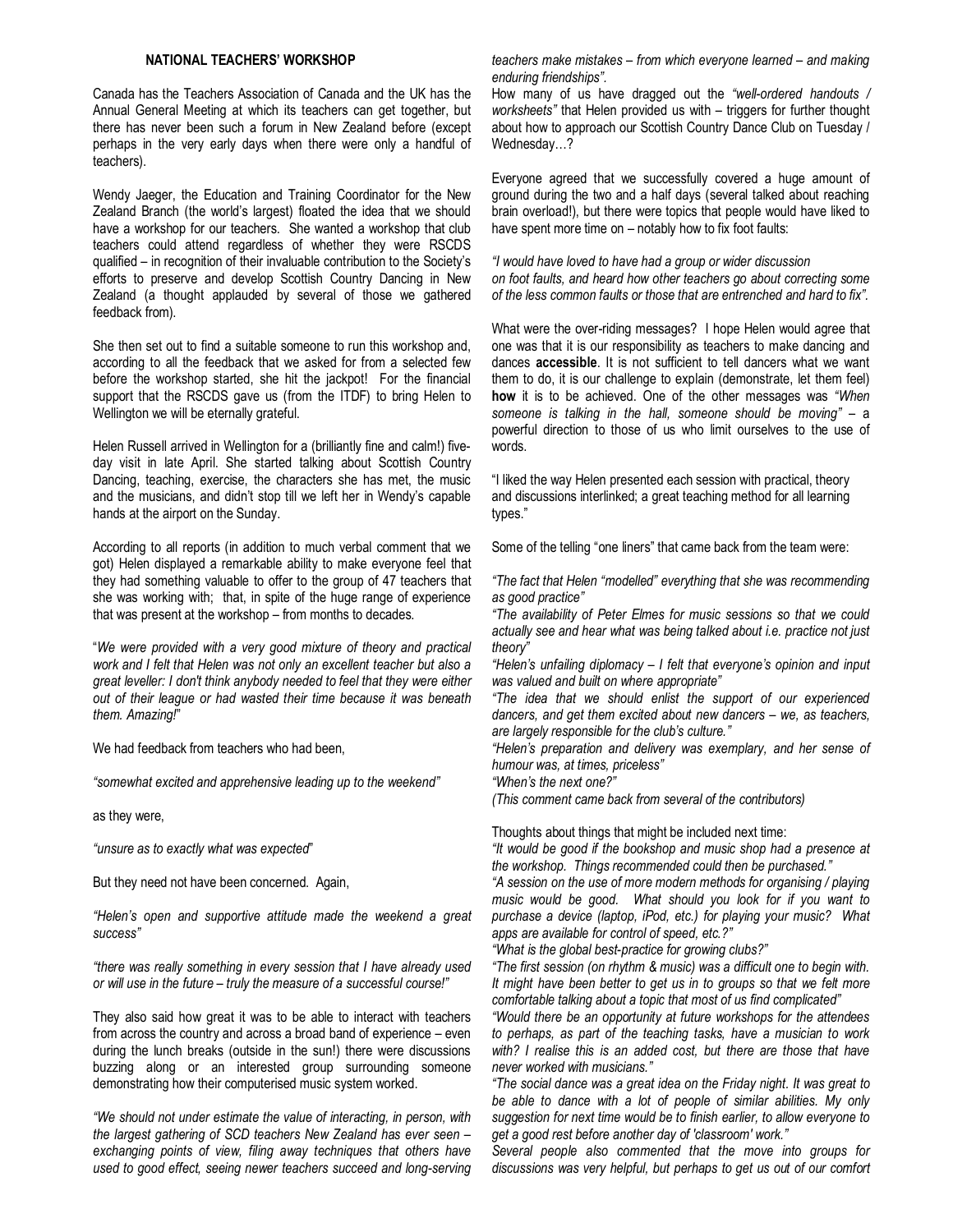*zones and hear other ideas, we needed to be mixed with teachers from other parts of the country.* 

My abiding memories (as organiser) were

- Seeing Helen demonstrate how to safely stretch quadriceps, by lying full-length on a less-than-clean floor, lifting her leg, grasping it and stretching her quads! What a powerful way of demonstrating her commitment to both great teaching and dancing safely.
- The vision of all those teachers in the hall I have danced in for forty years demonstrating how Scottish Country Dancing can be done – brilliant!

My thanks to all the contributors to this report, Ann (Wellington), Audrey and Esther (Auckland), Debbie (Wanganui), Heather (Tauranga), Sandra (Christchurch) and Nicole (Palmerston North), and for the many e-mails that came in after the workshop thanking Gaye and I for a smooth-running and friendly weekend. My contributors were "randomly" selected to give a range of opinions – long-standing teachers, new teachers, un-qualified teachers and those from regions that are not so often heard from. I was keen to compile a report that represented the views of many, rather than the organiser's opinion of how it went.

## **TEACHERS' WORKSHOP – 6 WEEKS ON**

On Sunday the 9<sup>th</sup> of June, seven teachers from the Auckland and Waikato/Bay of Plenty areas met at Miranda overlooking the Firth of Thames to discuss the Teachers' Workshop - '6 weeks on'. The objective of the meeting was to discuss what we had learned/remembered, tried out at club and what had worked or not.

Some of the topics covered during the day included

- the 'kiss' in the strathspey travelling step.
- 'feeling the heat but not touching' when back to back with partner
- Flirting when crossing in rights and lefts.
- That Ceilidh dancing is a useful alternative particularly for warm up dances.
- That your mouth shouldn't open until the feet are moving.
- Some had changed their warm up and cool down routines (and back to the original again in one case).
- One club had checked out the dancers' posture ear to shoulder to hip.
- Some club members had been offered two different recordings to listen to and chose the recording they preferred to dance to.
- A number of the dances on the recap sheet had been danced at the various Clubs.
- Music was discussed and the importance of matching music to the dance (AABB and ABBA etc.).
- Some of the skills exercises were retried during the day and it was suggested that a DVD of "skills" exercises would be helpful.

A quote from one of the teachers there was that,

"it was great to put the ideas back out there with each of us remembering different things"

Thanks to Wendy Jaeger, Gaye and Damon Collin for having the vision to put the workshop together and to Helen Russell who made it all happen for us.



Come and dance to "live" music

#### **Teachers**

 JAMs - Yvonne Plant Elementary/Intermediate - David Williamson Advanced Technique - Fiona Bullivant Low Impact - Gaye Collin

> For further details contact: Sue Lindsay 4, Lowes Rd. Rolleston 7614 Email: wee\_davy@xtra.co.nz

**---------------------------------------------------------------------------------** 

# **Nelson SCD Club**



Nelson Scottish Country Dance Club is celebrating 60 years of Scottish Country Dancing with a birthday social on Saturday 3<sup>rd</sup> August 2013. We invite all past & current dancers and friends to join us in our celebration of this wonderful achievement.

For further details, contact:

Kelly 03 547-5721, kelly.w@ihug.co.nz